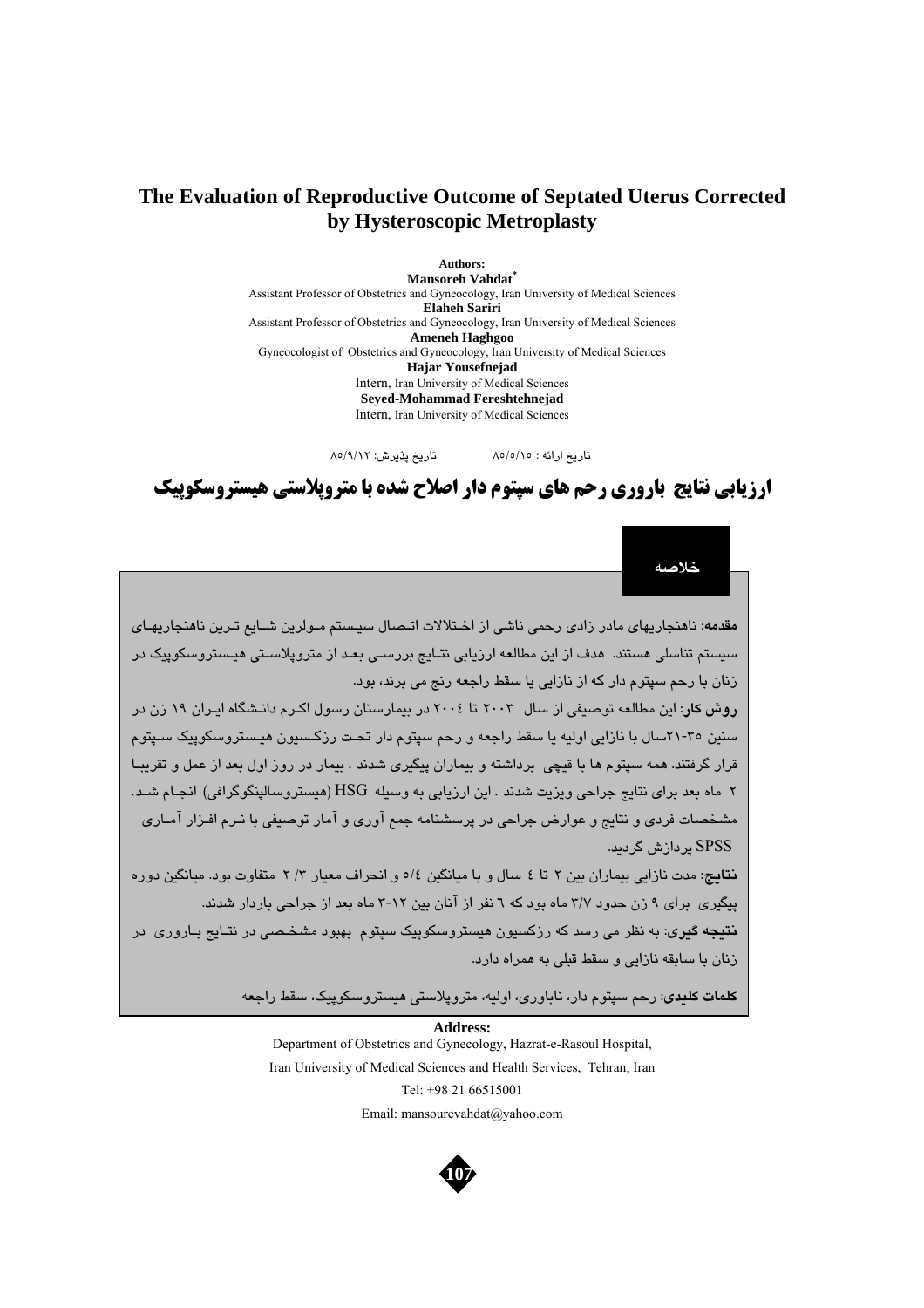### **Introduction**

Congenital uterine anomalies, resulting from mullerian fusion defects, are the most common malformations of the reproductive system observed in 3-5% of the general population (1,2), but the frequency increases by 5 to 25% in women with recurrent miscarriages, late abortions and preterm deliveries (2,3,4,5). Uterine septum is the most common congenital anomaly with an incidence of 2-3% in general population (2). Its presentations are poor reproductive performance, including high incidence of first and second trimester abortion, preterm delivery (often as a result of premature rupture of the membrane), as well as abnormal fetal presentations and increased caesarean section rate (6-10). However, a group of patients with septate uteri may present with primary or secondary infertility, which is discovered only during the infertility work-up (11,12). The interference of a septated uterus with woman's fertility remains a controversial issue. (6,10) Hysteroscopic division of the uterine septum (metroplasty) is now the accepted treatment for such cases, despite the lack of good prospective randomized controlled trials and the small size of many reported series. A majority of these studies are retrospective and compare the reproductive outcome before and after metroplasty (1,13). Before the development of modern operative hysteroscopy, the accepted surgical technique was either removal (Strassmann or Jones) or section (Tompkins) of the septum (14,15). Nowadays, the septum can be effectively treated by operative hysteroscopy as a first therapeutic option. It has many advantages such as shorter operating and hospitalization periods, reduced risk of postoperative pelvic adhesions, and an increased rate of vaginal delivery (16-17). The aim of this study was to assess the achievement of pregnancy as well as the reproductive outcome after hysteroscopic septum resection in women with recurrent abortions or infertility.

## **Material and Methods**

This descreptive study was performed at Rasule-Akram Hospital of Iran Medical University, Tehran. During the period From 2003 to 2004, 19 women (aged 21-35 years) with primary infertility or recurrent abortion and septate uteri of varying length (2-9 years), who agreed to undergo hysteroscopic metroplasty were studied. Women aged >35 years were excluded from the study to avoid the inclusion of subjects with age-related subfertility. Also women with pelvic lesion, such as endometriosis, that could adversely affect infertility were excluded. The trial was performed in accordance with the declaration of Helsinki.

In addition to a detailed history and through clinical examination, all of the patients, and their partners had complete infertility investigations, including sexually transmitted disease work-up, semen analysis, endocrine evaluation as necessary, assessment of ovulation, and hysterosalpingography (HSG). The initial diagnosis of septated uterus was made by HSG. Before laparoscopy and hysteroscopy, the process of the study and metroplasty was completely explained for the patients, and proper consent was obtained.

Under general anesthesia, laparoscopy and hysteroscopy were performed simultaneously, and septum of uteri was resected by hysteroscopy. As it is mentioned, in all cases, the surgical procedures were performed under general anesthesia, in the early proliferative phase of the cycle.

The cervical canal was dilated to  $9^{mm}$ , and then a rigid hysteroscope (model A4830; Olympus) was introduced through the cervical canal. The uterine cavity was distended with normal saline. The septum resection was performed with a scissor at 90◦ , equidistantly between the anterior and the posterior wall. After visualization of the uterine cavity, the resection was started from the lower margin of the septum and continued upwards with progressive horizontal incisions in the midline. The procedure was considered complete when a normal cavity was obtained and the hysteroscope could be moved freely from one tubal ostium to the other without an

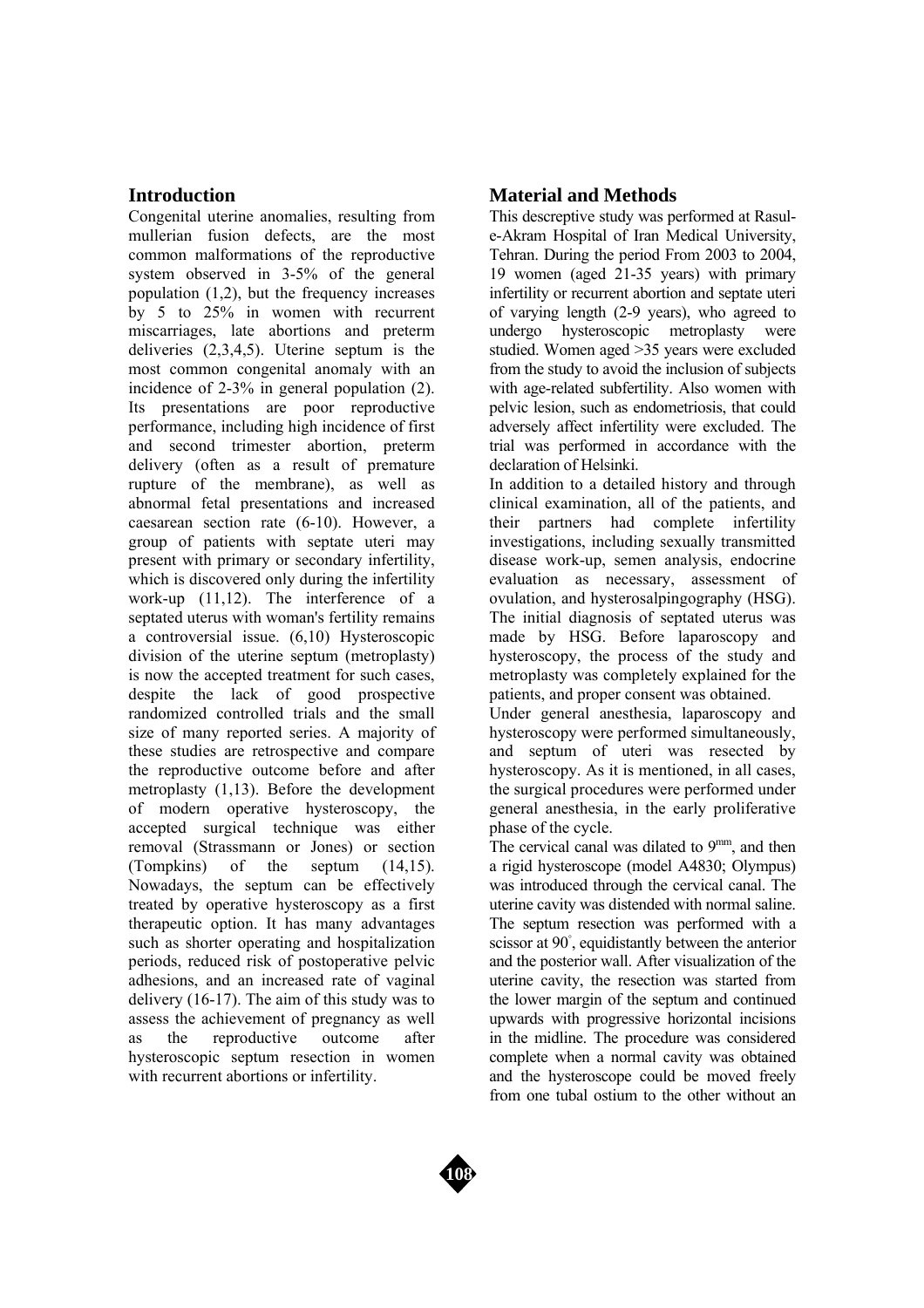intervening obstruction. In cases of complete septate uterus, the uterine septum was removed, starting from the cervical part with scissors and followed by hysteroscopic resection of the intrauterine part. The patients did not have notable bleeding after procedures.

The patients were seen on the first postoperative day and returned for a follow-up visit approximately 2 months later, for the assessment of surgical outcomes. This was accomplished with HSG. Demographic charactristics, physical examination, results of operation and follow up were collected and analyzed by descreptive statistics and SPSS 11.5.

#### **Results**

The study included 19 women aged  $\leq$  35 (between 21-34) years with a septate uterus and otherwise unexplained infertility or recurrent abortion, prospectively seen in the clinic. And the mean age of the patients was 28.13 (SD=3.39) years. Meanwhile the duration of infertility period among the patients differed from 2 to 14 years with the mean of 5.4 (SD=3.26) years. From the total number of 19 women who were enrolled in our study, 3(15.7%) had recurrent abortion, 2(10.5%) had ectopic pregnancy, 13(68.4%) had primary infertility and 1(5.2%) had delivered dead fetus before septum resection. All septa were removed and patients were followed up. Three patients were lost to follow-up and in seven cases the follow-up period was too short (less than three months after hysteroscopic metroplasty). Therefore, nine patients were followed up and six of them (66.6%) achieved a pregnancy within 3- 12 months after their surgery. Mc donald cerclage was performed at 12-14 weeks of pregnancy. The mean follow-up period was  $7.3$  (SD=1.94) months and passing 14-38 weeks of their pregnancy period.

Of these 6 patients, 5(83.3%) had primary infertility for 3-9 years and 1(16.6%) of them had secondary infertility.

By the way, they were treated by various assisted reproductive treatment before septum resection.

## **Discussion**

The etiology of reproductive failure in patients with uterine anomalies has remained unclear. The mechanisms by which septate uteri cause early pregnancy loss and infertility have not been established. For that matter, the issue of whether the septate uterus is a cause of infertility remains controversial (1,18).

However, it seems that in women with recurrent abortion, metroplasty significantly improves the subsequent reproductive outcome (1).

Several mechanisms have been proposed to explain the adverse effect of a septate uterus on the course of pregnancy. The diminished size of uterine cavity as well as cervical incompetence have been suggested as possible etiological factors (2,10,19). However, according to the most widely accepted theory, the septum is thought to be consisted of fibroelastic tissue with inadequate vascularization and altered relations between myometrial and endometrial vessels, thus exerting a negative effect on fetal placentation (2,15,20). Contrary to this classical concept, Dabirashrafi, et al in their study in 1995 found significantly less connective tissue, a higher amount of muscle tissue, and more vessels in the septum. Thus, they suggested that pregnancy wastage is caused by poor decidualization and placentation, due to the reduced amounts of connective tissue, as well as by higher or uncoordinated contractility due to the increased muscle content.(2) In this study, the hysteroscopic resection of septum was accompanied by a significant improvement in pregnancy outcome. As it was mentioned, from the patients of this study with

uterine septum and infertility, 6 out of 9<br>(66.6%) conceived after hysterosconic (66.6%) conceived after hysteroscopic metroplasty. All of them were treated with various assisted reproductive treatments. Significant improvement in the pregnancy outcome after hysteroscopic metroplasty was also described by other investigators (table 1).

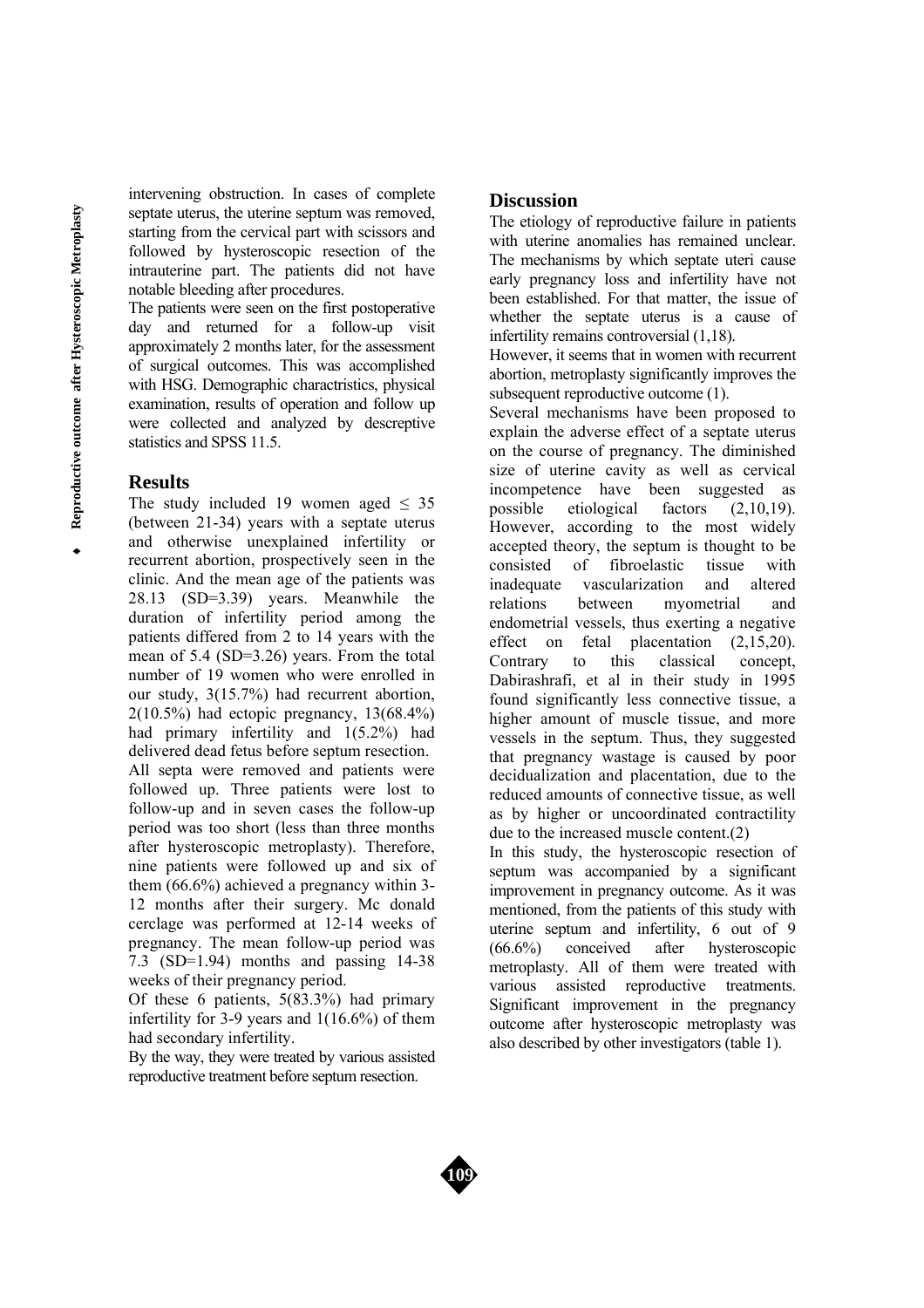Table 1: Productive outcomes of different studies after hysteroscopic metroplasty for the septate uterus in women with primary infertility

| Author                                          | N              | <b>Hysteroscopic adjuncts</b> | Live Births $(\% )$ |
|-------------------------------------------------|----------------|-------------------------------|---------------------|
| Rock et al $\sqrt{22}$                          |                | Balloon                       | 1(100)              |
| Vericellini et al <sup>(23)</sup>               | 10             |                               | 4(40)               |
| Fedele et al $^{(13)}$                          | 23             | <b>Scissors</b>               | 13(56)              |
|                                                 |                | Resectoscope Laser            |                     |
| Daly et al $(21)$                               | $\mathfrak{D}$ | Metal sound                   | 1(50)               |
| Romer and Lober <sup>(24)</sup>                 | 6              | <b>Balloon</b>                | 3(50)               |
| Nagel <sup>(25)</sup>                           | 9              | Ultrasound                    | 3(33)               |
| $Valle^{(26)}$                                  | 12             | Catheter                      | 10(83)              |
| Donnez and Nisolle <sup><math>(27)</math></sup> | 20             | <b>Scissors</b>               | 17(85)              |
| Current study                                   | 9              | <b>Scissors</b>               | 6(66.6)             |

Furthermore, Daly, et al in 1989, reported that 7 out of 13 (53.8%) patients with infertility conceived after septum resection and Goldenberg, et al in 1995 have observed pregnancies after hysteroscopic metroplasty in 18 out of 34 (54%) patients with uterine septum and infertility.

Thus, chances of conception in this study seemed to be similar to those of the general infertile population either with or without septum resection. This may also be an indirect sign that uterine septum is not an infertility factor. However, the treatment had itself a beneficial effect on the pregnancy outcome in the study.

## **Conclusion**

Hysteroscopic metroplasty is now the gold standard for management of a septate uterus. It seems that the hysteroscopic septum resection is accompanied by a significant improvement in the reproductive performance of the patients. Therefore, it is concluded that hysteroscopic metroplasty improves the performance of septated uterus, and should be considered as a valuable corrective approach for such patients.

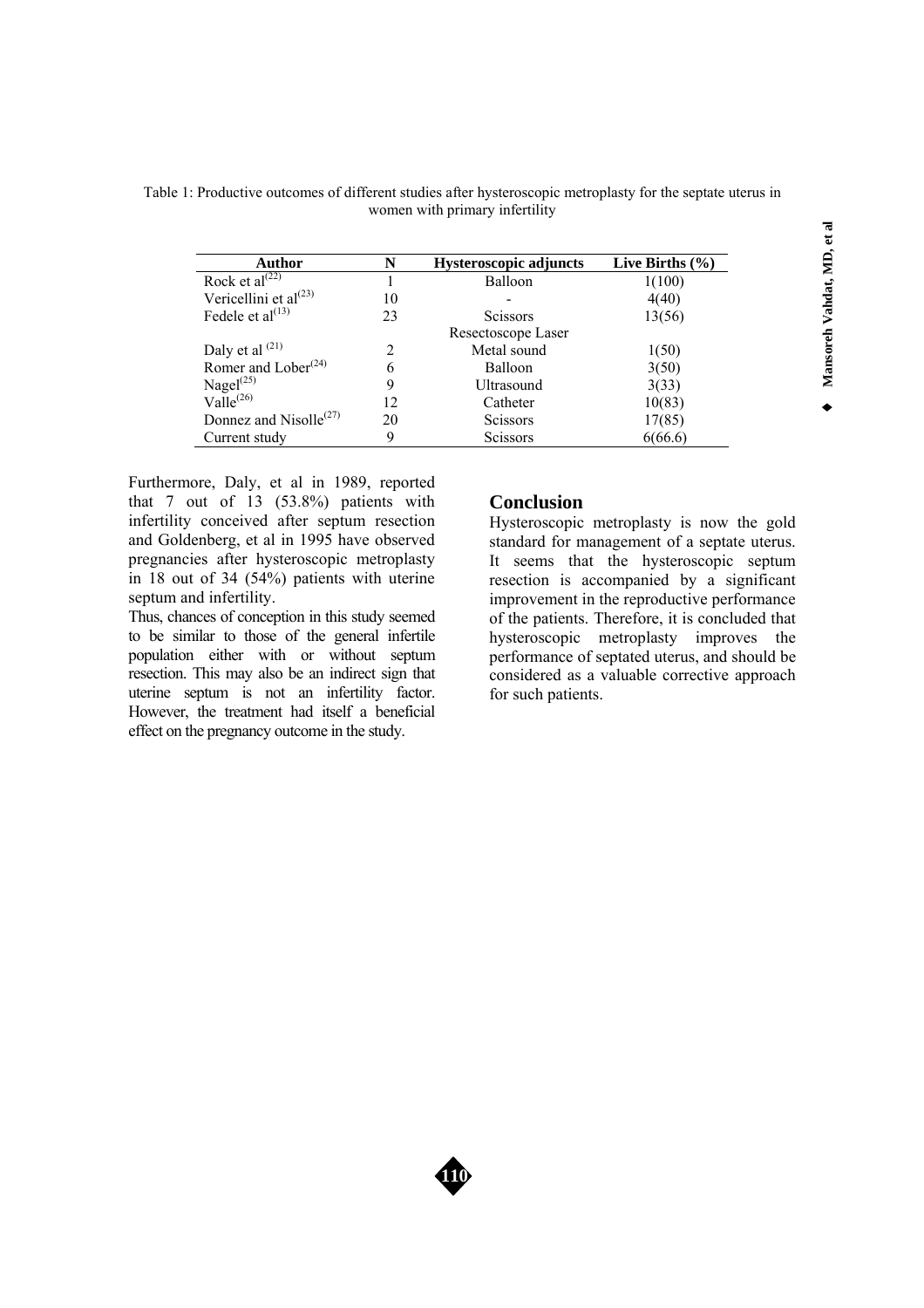**Introduction:** Congenital uterine anomalies resulting from mullerian fusion defects are the most common malformations of the reproductive system. The purpose of this study was to evaluate the reproductive outcome after hysteroscopic metroplasty in women with septated uterus who suffer from infertility or recurrent abortion.

**Material and Methods***:* This descriptive study was performed during the period from 2003 to 2004 at Rasul-e-Akram Hospital of Iran Medical University. A total of 19 women (aged 21-35 years) with primary infertility or recurrent abortion and septate uteri underwent hysteroscopic septum resection. All septa were removed with a scissor at 90° and patients were followed up. The patients were seen on the first postoperative day and visited approximately 2 months later for assessment of surgical outcomes. This assesment was accomplished with hysterosalpingography (HSG). Statistical analysis was carried out using SPSS V. 11.5.

**Results:** The duration of infertility among the patients differed from 2 to 14 years with the mean of 5.4 (SD=3.26) years. The mean follow-up period for 9 women was 7.3 (SD=1.94) months and six of them (66.6%) concived a pregnancy within 3-12 months after the surgery. **Conclusion:** It seems that the hysteroscopic septum resection is accompanied by a significant improvement in the reproductive performance of women who suffer from infertility or recurrent abortion.

**Keywords:** Septated Uterus**,** Primary Infertility**,** Hysteroscopic Metroplasty**,** Recurrent Abortion

## **References**

- 1. Pabuccu R, Gomel V. Reproductive outcome after hysteroscopic metroplasty in women with septate uterus and otherwise unexplained infertility. Fertile Steril 2002; 81(6):1675-1678.
- 2. Grimbizis G, Camus M, Clasen K. Hysteroscopic septum resection in patients with recurrent abortions or infertility. Human Reprod1998;13(5):1188-1193.
- 3. Brau P, Grau FV, Pons RM. Is hysterosalpangography able to diagnose all uterine malformations correctly? European Journal of Radiol 2005; 53: 274-279.
- 4. Acien P. Incidence of mullerian defects in fertile and infertile women. Hum Reprod 1997; 12: 1372-6.
- 5. Pellicer A. Shall we operate on mullerian defects? An introduction to the debate. Hum Reprod 1997;12: 1371-1372.
- 6. Heinonen KP, Saarikoski S, Postynen P. Reproductive performance of women with uterine anomalies. Acta Obstet Gynecol Scand 1982; 61: 157-162.
- 7. Buttram CV. Mullerian anomalies and their management. Fertile Steril 1983;40: 159-163.
- 8. Patton PE, Novy MJ, Lee DM. The diagnosis and reproductive outcome after surgical treatment of the complete septate uterus, duplicated cervix and vaginal septum. Am J of Obstet and Gyn 2004; 190:1669-78.
- 9. Mc Shane MP, Reilly JR, Schiff I. Pregnancy outcome following Tompkins metroplasty. Fertil